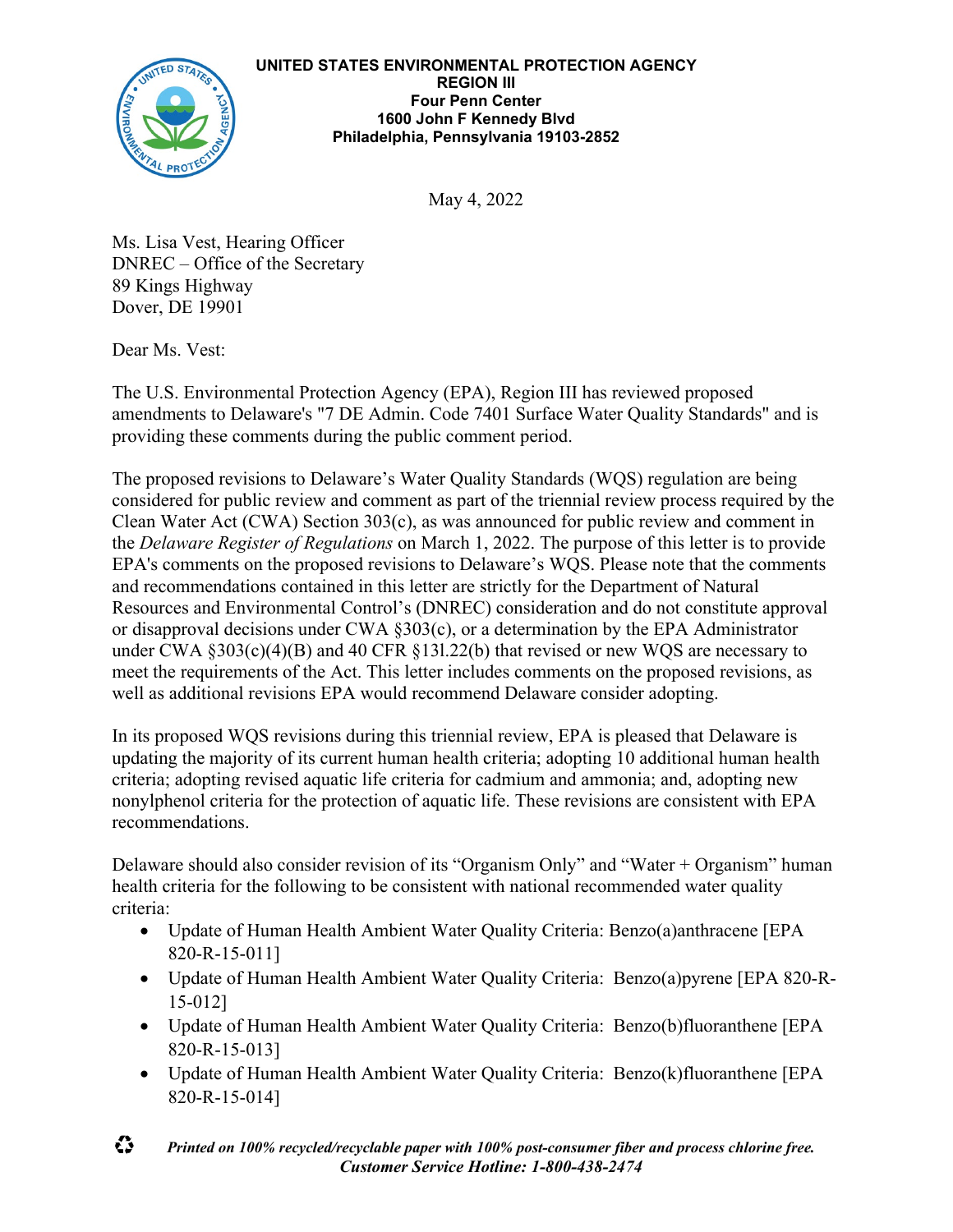Delaware should also consider adoption of human health criteria consistent with national recommended water quality criteria for the following:

• Update of Human Health Ambient Water Quality Criteria: Dibenz(a,h)anthracene [EPA 820-R-15-032]

Delaware should also consider adopting the "Organism Only" component of the national recommended water quality criteria for the following:

- Update of Human Health Ambient Water Quality Criteria: Chlorophenoxy Herbicide (2,4-D) [EPA 820-R-15-028]
- Update of Human Health Ambient Water Quality Criteria: Chlorophenoxy Herbicide (2,4,5-TP. Silvex) [EPA 820-R-15-029]

EPA recently revised its aquatic life national recommended criteria for aluminum and selenium. Thus, Delaware should also consider the following documents and revise these aquatic life criteria accordingly:

- Aquatic Life Ambient Water Quality Criteria for Aluminum (2018) [EPA-822-R-18-001]
- Aquatic Life Ambient Water Quality Criteria for Selenium Freshwater (2021 Revision) [EPA-822-R-21-006]

EPA notes that Delaware is proposing to revise its WQS by deleting human health criteria for fluoride, silver, lead and total trihalomethanes. Federal regulations require states to "adopt those water quality criteria that protect the designated use. Such criteria must be based on sound scientific rationale and must contain sufficient parameters or constituents to protect the designated use. For waters with multiple use designations, the criteria shall support the most sensitive use." 40 CFR §131.11(a)(1). State water quality criteria can be based on EPA's §304(a) guidance or other scientifically defensible methods. EPA acknowledges that there are no national recommended water quality criteria for the protection of human health for these parameters. However, as required by 40 CFR §131.20, DNREC must provide a rationale for why these revisions are appropriate, with any supporting analyses.

In addition to the above criteria, EPA encourages DNREC to consider adoption of recommended recreational water quality criteria or swimming advisories for cyanotoxins. EPA released national recommendations in 2019 for the Human Health Recreational Ambient Water Quality Criteria or Swimming Advisories (AWQC/SA) for Microcystins Cylindrospermopsin (EPA 822- R-19-001). These recommendations are intended as guidance to states to consider when developing water quality standards. Alternatively, these recommendations can be used as the basis of swimming advisories for notification purposes in recreational waters to protect the public. Currently, Delaware does not have recreational water quality criteria for microcystins and cylindrospermopsin in place; therefore, EPA strongly recommends the adoption of these values for the protection of human health.

Finally, in August 2021, EPA published revised lakes and reservoirs nutrient criteria recommendations in the document *Ambient Water Quality Criteria to Address Nutrient Pollution in Lakes and Reservoirs* [EPA-822-R-21-005]. The 2021 document replaces the previous recommended numeric nutrient criteria published by EPA in 2000 and 2001, which were reference-based, ecoregion specific and derived using monitoring data available at the time. Scientific understanding of the relationships between nutrient concentrations and deleterious effects in lakes has increased since 2001, and standardized, high-quality data collected from lakes across the United States have become available. The 2021 document provides statistical

## ۞ *Printed on 100% recycled/recyclable paper with 100% post-consumer fiber and process chlorine free. Customer Service Hotline: 1-800-438-2474*